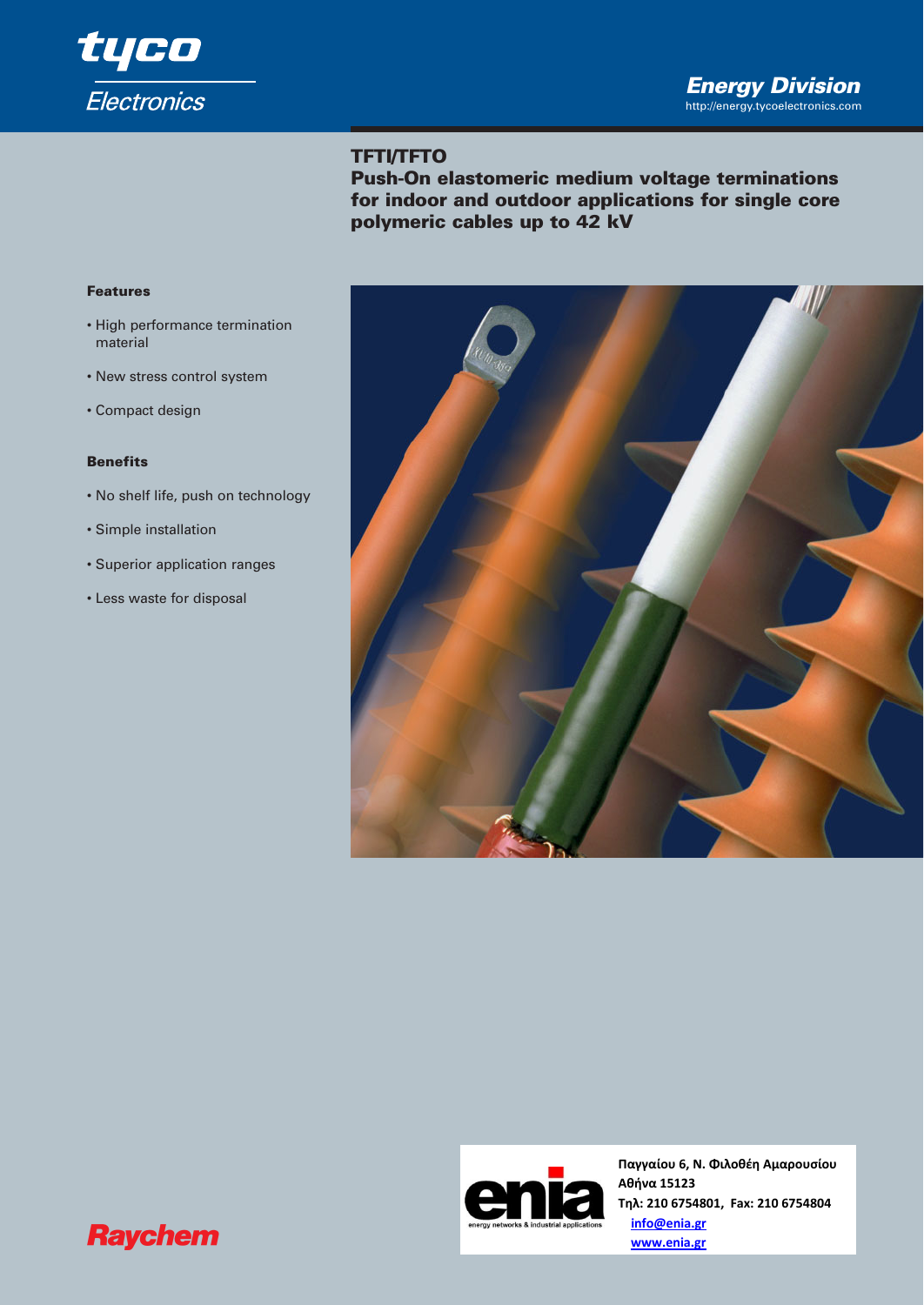

**24 kV outdoor termination**



TFTI installed with Raychem bushing boot (RCAB)



TFTI installed with Raychem insulated connection system (RICS)

#### **The materials are the difference**

Key to the performance of Raychem products is the materials science and technology going into their development. Our products have displayed excellent performance in heat-shrinkable cable accessories up to 72 kV. The advantages of Raychem's heatshrinkable terminations have a proven record of long-term stability, durability, and reliability over many years.

Raychem cable accessories have been used by utilities and industrial companies around the world for more than 30 years. This field experience has enabled us to be a leader in materials technology for high-voltage applications.

Our materials technology is at the core of the development of our new range of **TFT Elastomeric Terminations.**

#### **Benefits**

- No shelf life (push on version)
- Less waste for disposal
- Simple installation
- Re-positioning after installation possible
- Superior application ranges

Designed for both indoor and outdoor in all climate conditions, the TFT range covers applications on single core plastic cables up to 42 kV.

The TFT has been developed to complement Raychem's termination product line. The TFT includes an elastomeric body material in contrast to the semi-crystalline polymeric body of the heat-shrink terminations. Both types of bodies consist of crosslinked polymer networks and both types of terminations are easy to install over a range of cable sizes. Because the TFT bodies are rubbery at ambient temperatures, they are not "frozen" in an expanded state such as heat-shrinkable polymer bodies and can be installed without heat.

The TFT includes:

- a non-tracking, silicone-based elastomeric body
- a stress control patch
- self amalgamating sealant tape

These components combine to provide the same important functions as heat-shrink products: electrical performance, stress control, and moisture sealing. Because of the inherent physical property differences between semi-crystalline and rubbery polymers, the TFT stress control and

sealant materials are tailored to achieve optimum performance with an elastomeric system.

The proprietary materials used in Raychem cable accessories are subjected to a long period of optimisation with respect to product design and function, manufacturing and expected service environments.

We recognise that polymeric and elastomeric insulation materials are not generic and that extreme variations and differences can exist among base polymer grades and additives.

Formulations consist not only of polymer but of additives and fillers which greatly influence the material's properties. It is the entire formulation package in combination with compounding procedures, material processing, product design and assembly that all contribute to the overall product performance.

#### **Insulation materials**

The materials employed in TFT have similarly undergone many years of development yielding an elastomeric product with exceptional electrical and weathering performance properties.

The insulation material has been developed to maximize the inherent material hydrophobicity and thermalstability characteristics of silicone and, through formulation expertise, to deliver excellent erosion resistance, weatherability and dielectric properties.

#### **Stress control materials**

A new patch for electrical stress control has been developed with physical and electrical properties providing superior performance when combined with the TFT termination.

We have formulated a superior new material which is included in the patch resulting in an outstanding impulse withstand performance of the TFT termination.

#### **Sealant tapes to prevent moisture ingress**

Sealant is applied at the top and the bottom of the prepared cable. The tape is self amalgamating, track and erosion resistant. When the TFT body is installed, its compressive force provides a water tight seal preventing moisture ingress.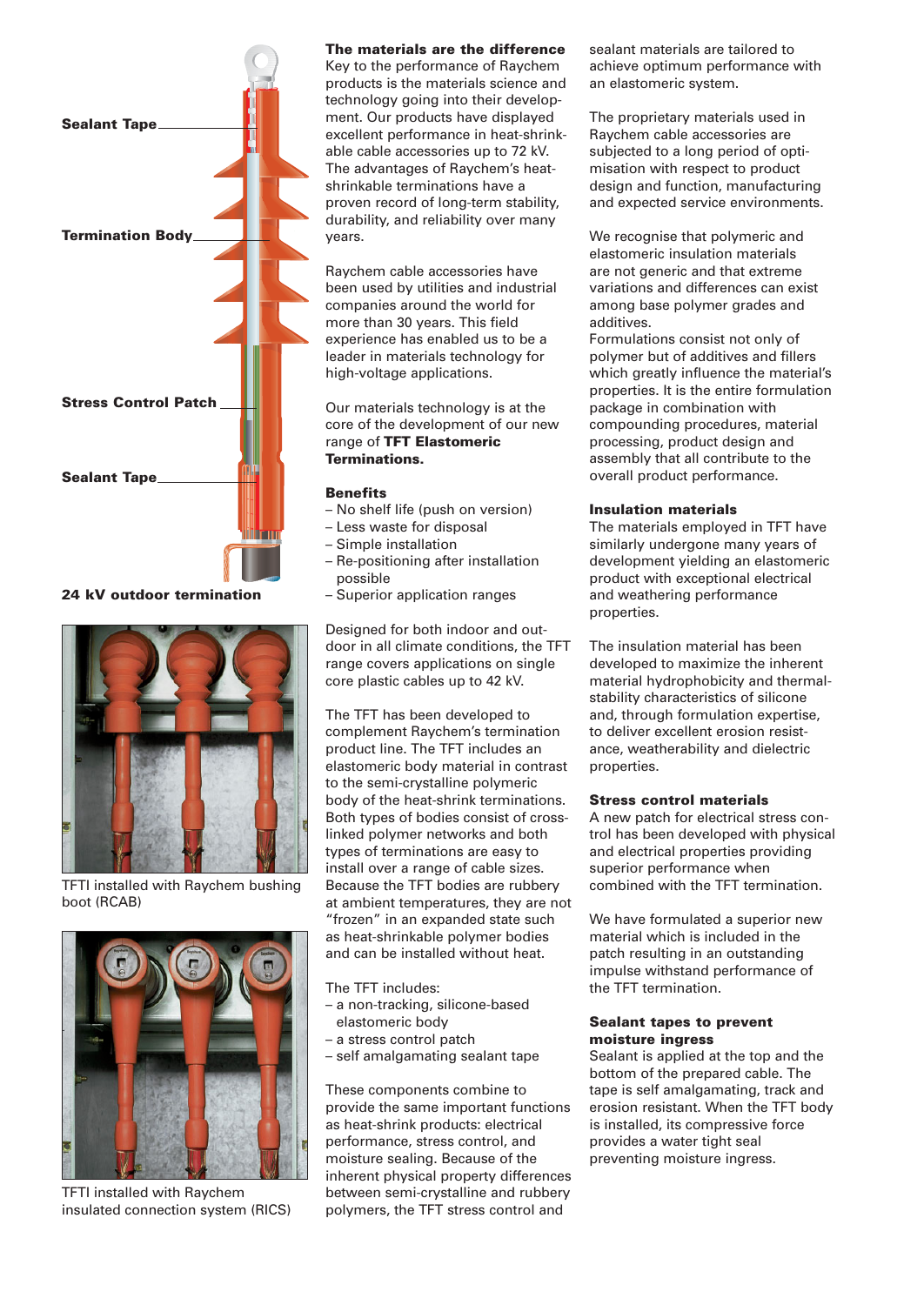## **Product range**

The product line is designed for single core plastic cables up to 42 kV cables. This coverage is completed with a minimum number of designs. Pre-expanded versions are available.

The products are fully tested to CENELEC specification HD 629 and to IEEE Std.48-1996 which encompasses international standards such as IEC, British Standard (BS) and VDE.

For cable box applications TFT can be combined with either Raychem's bushing boot (RCAB) or Raychem's insulated connection system (RICS) to fit most types of switchgear currently available in today's market place.

For pole top applications we can supply TFT along with polymeric insulators (EPBI), Polygarde surge arresters and most fittings required for installation.

Under regular circumstances, all of the TFT components have full traceability back to the origin of manufacture and raw materials.

#### **Kit content**

Each TFT product will generally consist of the termination body unexpanded or expanded, a stress control patch, sealant tapes, silicone grease, a small PE bag as assembly tool and installation instructions. For special applications contact your local sales representative.



The right kit for your cable range can be selected with the help of the selection table.

#### **Installation**

Each kit contains an easy to follow installation instruction with excellent visual displays of the installation steps. Installation is both fast and simple. **1 2 3 4 5** 

# **Features and benefits**

| <b>Features</b>                                                                                    | <b>Benefits</b>                                                                                                                                 |
|----------------------------------------------------------------------------------------------------|-------------------------------------------------------------------------------------------------------------------------------------------------|
| High-performance termination<br>material                                                           | Outstanding UV properties<br>Exceptional track and erosion<br>resistance<br>Highly hydrophobic<br>Excellent high voltage insulation<br>material |
| New stress control system                                                                          | Excellent high-impulse withstand<br>performance                                                                                                 |
| Separate stress control patch                                                                      | Ensures stress control system is<br>correctly positioned                                                                                        |
| Separate mastic tapes for moisture<br>sealing, specially designed for<br>cold-applied applications | Ensures mastic tapes are correctly<br>positioned<br>Excellent resistance to moisture<br>ingress                                                 |
| Compact design with integrated sheds                                                               | Space saving                                                                                                                                    |
| Application range                                                                                  | Three products cover the total cable<br>range                                                                                                   |
| Easy application                                                                                   | Time saving and simple to install                                                                                                               |
| Leakage current collector<br>only for 36 kV and 42 kV                                              | Defines a clear earth electrode to<br>drain the leakage current                                                                                 |

## **TFTI/TFTO Termination Family**

- **1** Indoor up to 17.5 kV
- **2** Outdoor up to 12 kV Indoor up to 24 kV
- **3** Outdoor up to 17.5 kV
- **4** Outdoor up to 24 kV Indoor up to 42 kV
- **5** Outdoor up to 42 kV